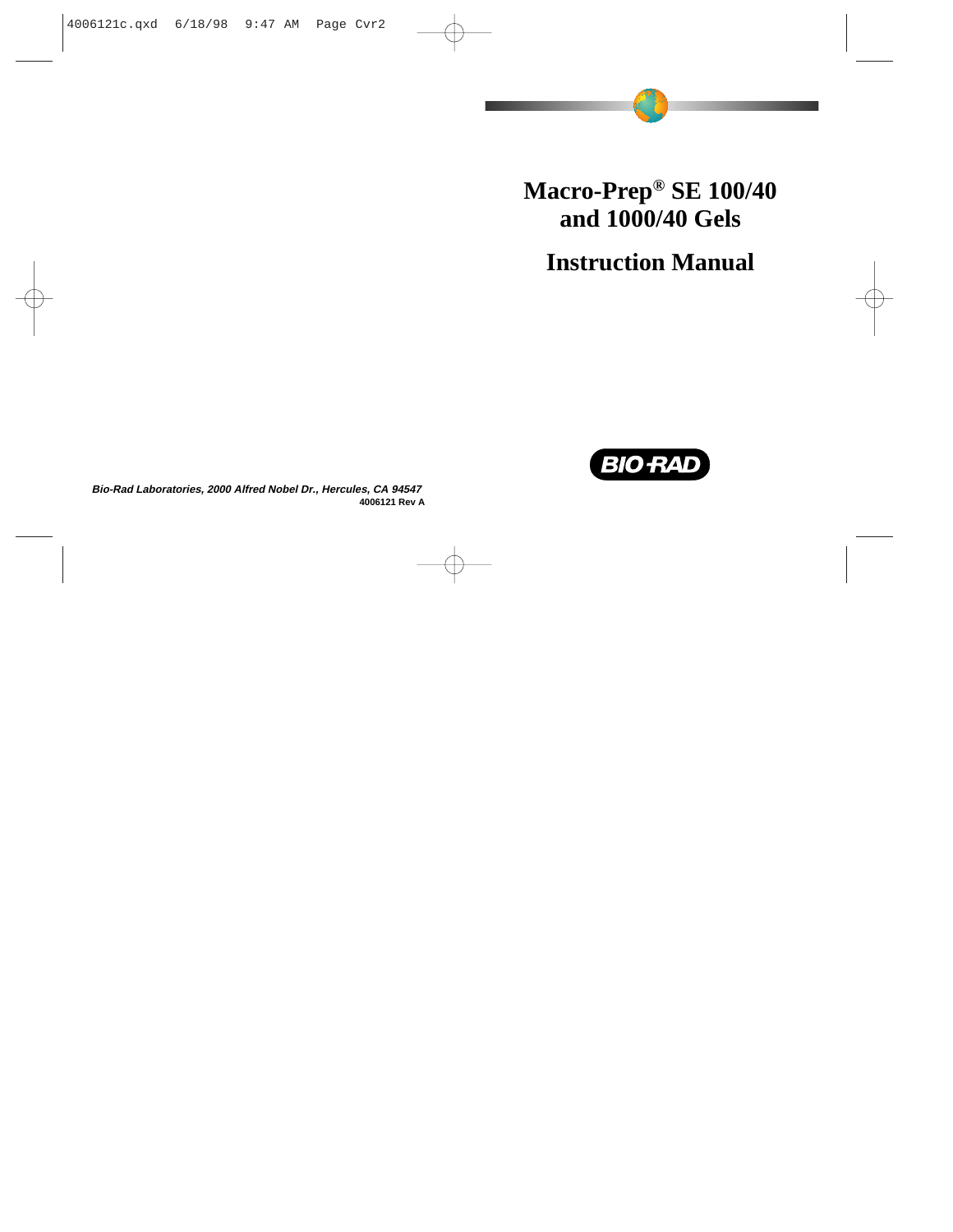### **Introduction**

The Macro-Prep SE 100/40 and SE 1000/40 gels are new, high performance, size exclusion gels based on a 40 µm, spherical agarose bead. The beads are produced from highly purified agarose utilizing a proprietary cross-linking process which results in a mechanically and chemically stable gel ideally suited for the separation of proteins.

The gels are available in the following fractionation ranges:

SE 100/40 for bio-molecules from 5,000–100,000 Daltons

SE 1000/40 for bio-molecules from 10,000–1,000,000 Daltons

Both gels exhibit steep selectivity curves (see Figures 1 and 3) which, combined with the 40 µm particle size and narrow particle size distribution, provide high resolution separations at high flow rates and low back pressures. See Figures 2 and 4.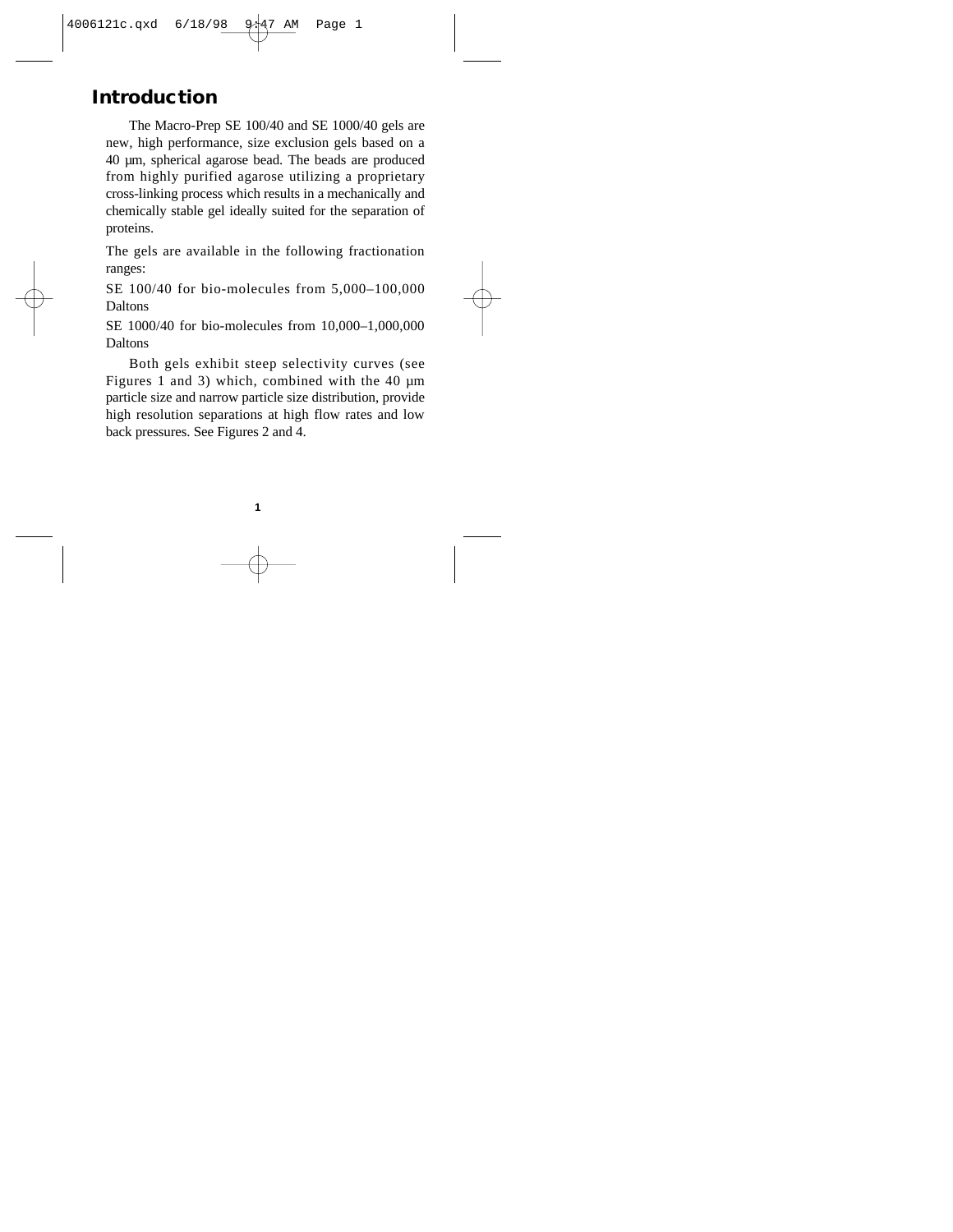

**Fig. 1. Kd Macro-Prep SE 100/40 gel.**

This manual provides the means to insure optimum use and service of your Macro-Prep SE gel. To fully utilize the performance of the Macro-Prep SE gel, it should be packed in a suitable column. An extensive range of columns and packing reservoirs is available from Bio-Rad Laboratories.

**Note:** Bio-Prep SE pre-packed columns (Bio-Prep SE-100/17 and SE-1000/17 8 x 300 mm columns) are

based on a 17 µm agarose bead and are available for analytical and methods development work. Separations developed and optimized on the Bio-Prep SE columns are easily transferred and scaled-up to the bulk 40 µm material with little or no modification.



**Fig. 2. Separation of a gel filtration standard using the SE 100/40 material packed in a 2.5 x 50 cm column.**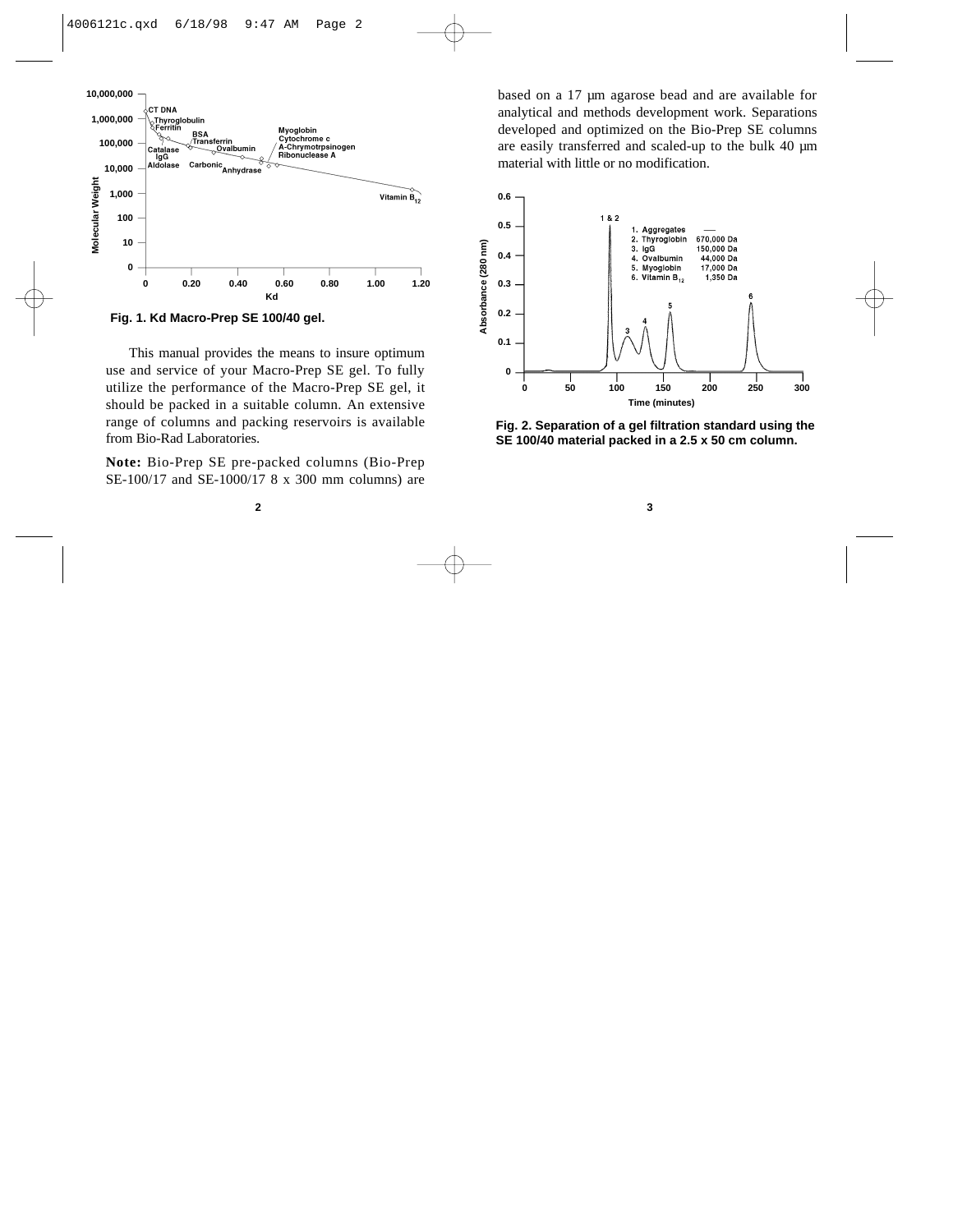

**Fig. 3. Kd Macro-Prep SE 1000/40 gel.**

### **Unpacking and Inspection**

Unpack the shipment as soon as it arrives and inspect it for damage. Promptly report any damage or discrepancies to your local supplier, sales representative, or directly to Bio-Rad Laboratories.



**Fig. 4. Separation of a gel filtration standard using the SE 1000/40 material packed in a 2.5 x 50 cm column.**

#### **Preparation of Macro-Prep SE Gel**

The gel is supplied pre-swollen in a 22% ethanol solution. Before packing, the ethanol solution must be removed and replaced with deionized water or some other suitable buffer. Preparation of a 50% slurry is recommended and an additional 5–10% of the required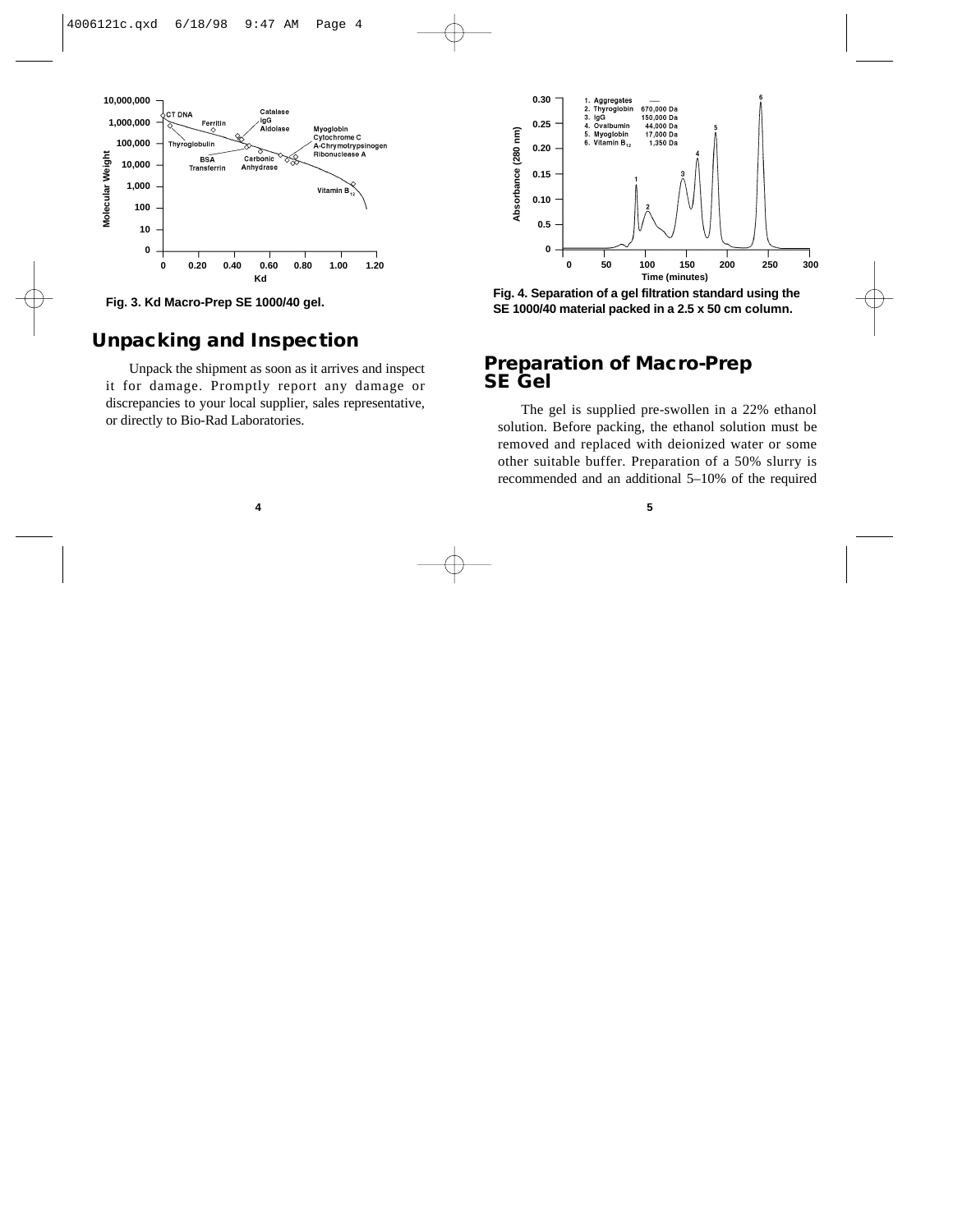bed volume should be prepared as the gel bed may compress during the initial packing and equilibration.

### **Gel and Slurry Preparation**

- 1. Dispense the required volume of gel plus an additional 5–10%.
- 2. Wash the gel with five to ten bed volumes of DI or WFI quality water to remove the ethanol storage buffer. This operation can take place in any suitably sized vessel such as a flask, beaker, or buchner funnel. Use of a buchner funnel is reccommended.
- 3. After washing, allow the gel bed to run dry. Suction may be used to speed up this process.
- 4. Place the washed gel in a suitable size container and prepare a 50% slurry by adding DI, WFI, or other degassed buffer to the gel bed. Avoid any type of vigorous mechnaical stirring which could damage the beads.
- 5. The slurry is now ready for packing.

### **Column Packing**

**Note:** Size exclusion columns are typically long and thin. This configuration affords optimal resolution but tends to dilute the sample when compared to short columns. Typical bed heights range from 30 cm to 1 meter.

- 1. If the slurry was prepared in a vessel other than the column to be used, add buffer to the column until it is approximately one third full. Open the column outlet to purge air bubbles and wet the column parts. If the slurry was prepared in the column, proceed to step 4.
- 2. Close the column outlet. Add additional buffer if required to maintain the buffer volume at approximately one third of the column capacity.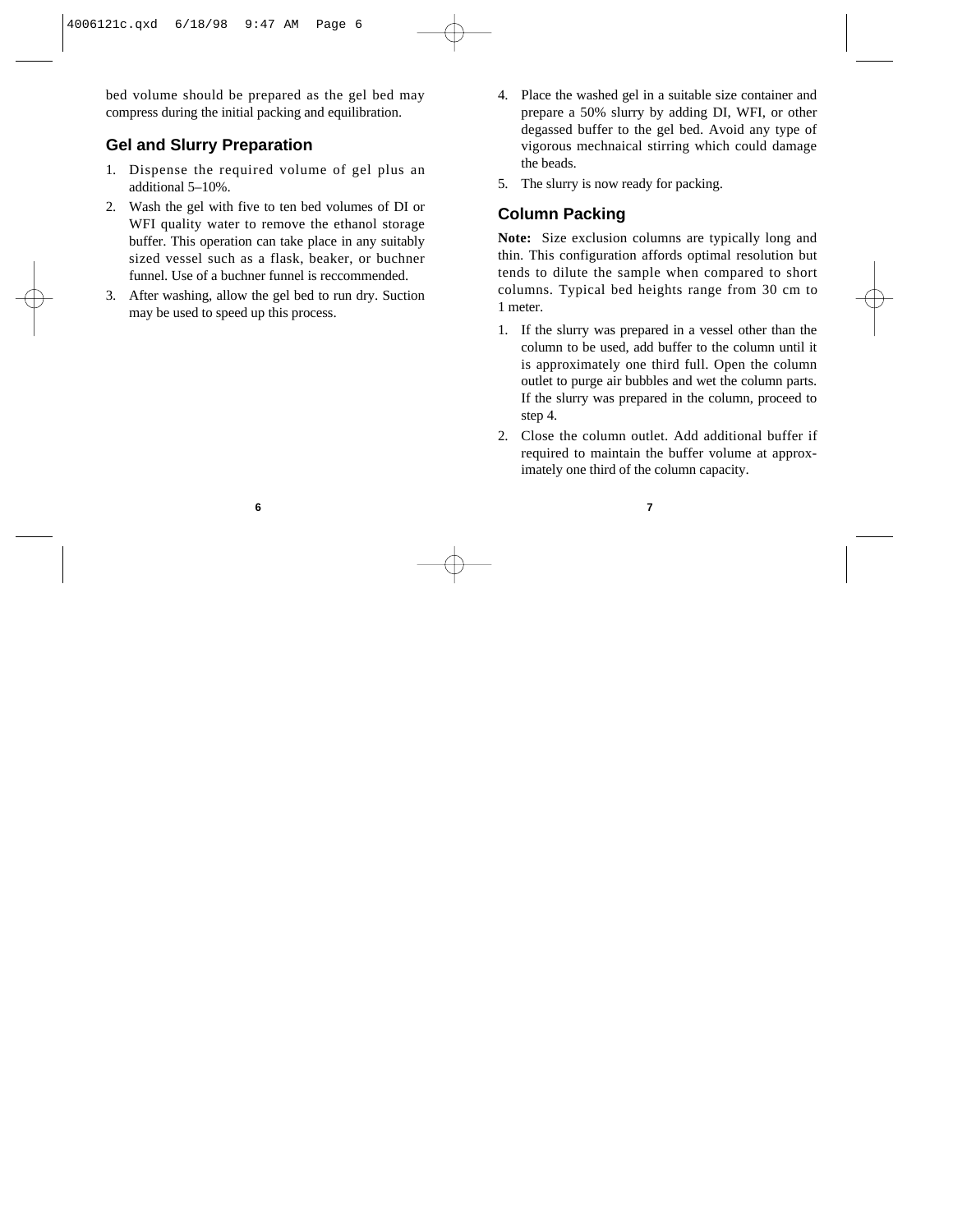- 3. Add the gel slurry to the column. Drain buffer as needed to accommodate the gel. Do not allow the gel bed to run dry.
- 4. When the material is in the column, insert the column adaptor and begin pumping buffer through the system packing the column under flow. Packing the material under flow is done to insure a uniformly packed bed which will provide optimum separations. See Table 1 for additional guidelines on optimal packing flow rates to be used with various size columns.
- 5. Pack the column at a flow rate in excess of that to be used during the actual chromatographic separation. As the bed compresses, carefully monitor the back pressure and adjust the flow rate accordingly so as to insure the column is not overpressurized.
- 6. When the bed has compressed and appears stable, switch off the pump and adjust the flow adaptor so that it is contact with the gel bed. Repeat this step as necessary to insure contact between the gel bed and flow adaptor.
- 7. The packed column is now ready for operation.

#### **Table 1. Guidelines for column packing flow rates**

| (c <sub>m</sub> ) | (cm <sup>2</sup> ) | (ml/min) | Column diameter X-sectional area Flow rate Linear Flow Rate<br>(cm/hr) |
|-------------------|--------------------|----------|------------------------------------------------------------------------|
| 0.5               | 0.20               | 0.25     | 75                                                                     |
| 0.7               | 0.39               | 0.5      | 75                                                                     |
| 1.0               | 0.79               | 1.0      | 75                                                                     |
| 1.5               | 1.77               | 2.2      | 75                                                                     |
| 2.5               | 4.91               | 6.1      | 75                                                                     |
| 5.0               | 19.63              | 24.5     | 75                                                                     |

**Note:** These flow rates should serve as guides by which a column can be packed. Column packing procedures should be developed which meet the demands placed upon the materials and which reflect the operational extremes the material might encounter.

#### **Column Operation**

1. Connect the column to your chromatography system and equilibrate the column. Typically one to five bed volumes are run through the system at the desired flow rate. Readjust the flow adaptor if necessary.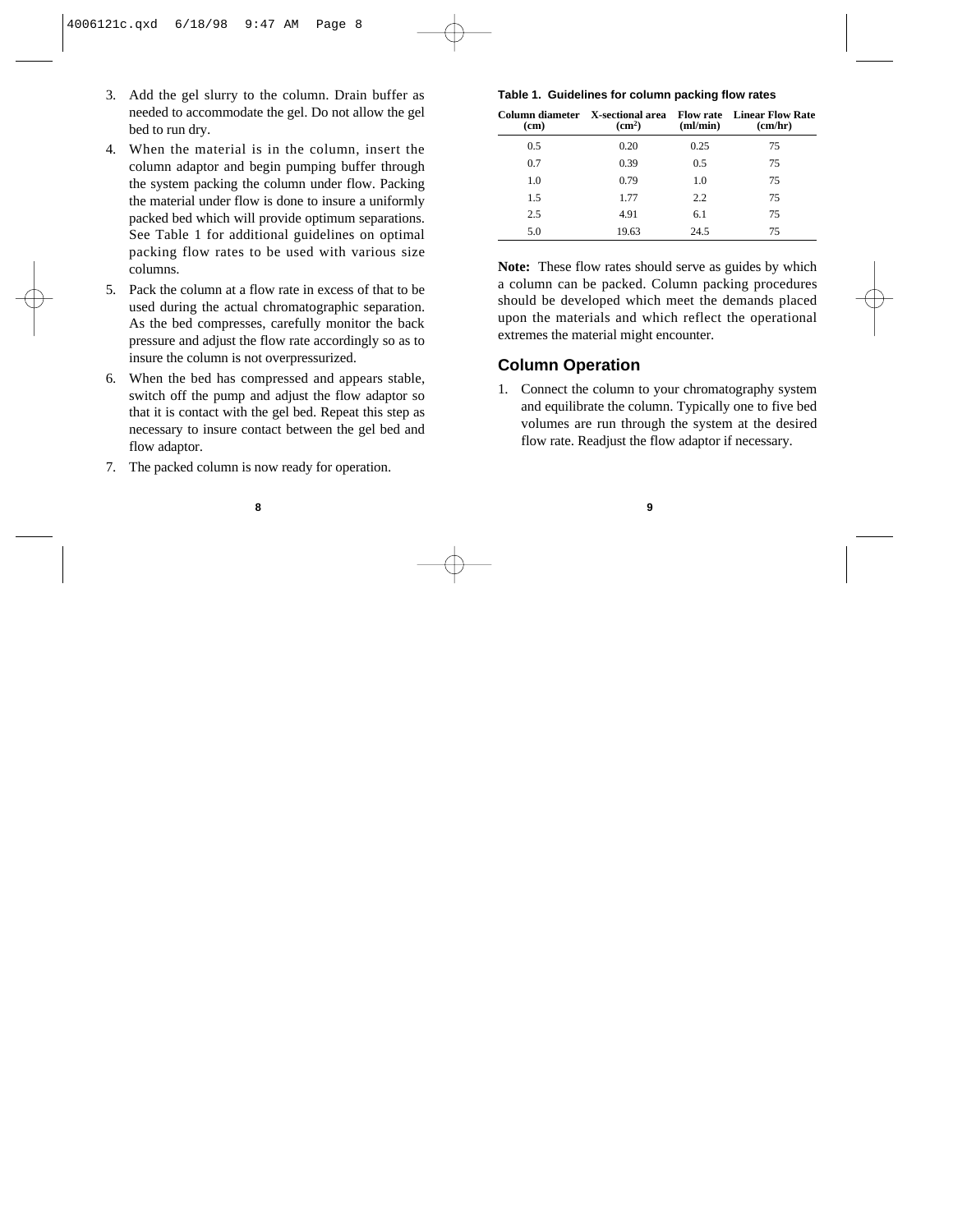- 2. The operational flow rate is dependent on the composition and the purity of the sample. Slower flow rates typically provide higher resolution separations.
- 3. Apply the sample to the column as close to the column inlet as possible. For optimal separation, the sample size should not exceed 2.5% of the bed volume. Sample volumes of up to 5% of the bed volume are possible, however, the resolution may be compromised.

#### **Column Calibration**

Following the steps outlined under column operation, the Bio-Rad Size Exclusion Standards, catalog number 151-1901, may be used to evaluate your columns performance. One vial contains 18 mg of a lyophilized mixture of thyroglobulin  $(M<sub>r</sub> 670,000)$ , bovine gammaglobulin (M $_{r}$  158,000), chicken ovalbumin (M $_{r}$  44,000), equine myoglobin (M<sub>r</sub> 17,000), vitamin B-12 (M<sub>r</sub> 1,350). Kd data obtained with these standards can be correlated to the kd data found in Figures 1 and 3. If the results you obtain are within 20% of those given, then the column is well packed.

**Note:** Do not use Blue Dextran as a void volume marker. Use calf thymus DNA instead.

### **Maintenance of the Column**

Sample composition will determine how often the column must be cleaned. Samples containing large amounts of lipids or insoluble material may clog the top of the column, requiring a small portion of the fouled bed to be replaced with fresh gel.

A typical cleaning procedure recommended for use after every 25 cycles is given below.

- 1. Wash the column with 5 column volumes of 1.0 M NaCl at a standard operational flow rate.
- 2. Follow this with 1 to 5 column volumes of 0.5 M NaOH.
- 3. Remove the 0.5 M NaOH by running 5 to 10 column volumes of 1.0 M NaCl over the column. Check the column effluent pH to ensure all the NaOH has been removed.
- 4. Store in 20% ethanol or re-equilibrate for continued use.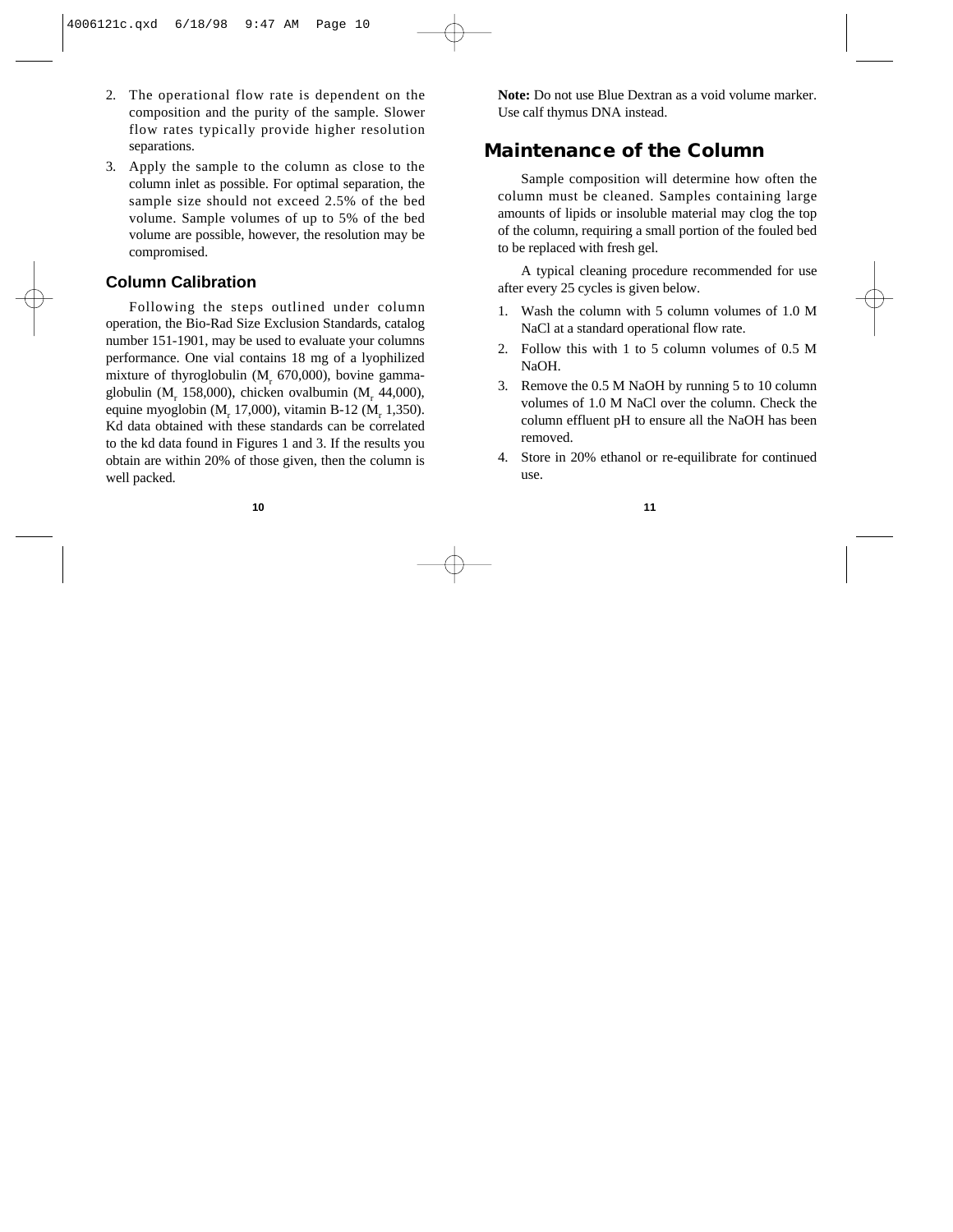4. If the column will be going directly back into operation, re-equilibrate the column with appropriate equilibration buffer. If the column is going to be stored pump storage buffer over the column.

#### **Storage**

To prevent bacterial growth correct storage is critical.

- 1. Short term storage (12–24 hr). Use fresh buffer and store at 4 °C.
- 2. Long term storage (24+ hr). Wash the column with distilled water followed by a storage solution of  $\approx$  22% ethanol or 0.02% sodium azide. Cap the column inlet and outlet securely.

Never allow the column or gel to freeze.

### **Sanitization**

Do not autoclave your packed column. If sterilization is needed, it must be performed chemically.

- 1. Wash the column with 0.5 M NaOH following the instructions under Maintenance. or
- 2. Wash the column with 70% ethanol. **Note:** Ethanol will increase the pressure drop over the column.

## **Product Specifications**

| Particle size                | $32 - 60$ µm, $d50 \sim 40$ µm                                                                                                                                                                                                                                     |  |  |
|------------------------------|--------------------------------------------------------------------------------------------------------------------------------------------------------------------------------------------------------------------------------------------------------------------|--|--|
| <b>Fractionation range</b>   |                                                                                                                                                                                                                                                                    |  |  |
| Macro-Prep SE 100/40         | 5,000-100,000 daltons                                                                                                                                                                                                                                              |  |  |
| Macro-Prep SE 1000/40        | 10,000-1,000,000 daltons                                                                                                                                                                                                                                           |  |  |
| <b>Exclusion limit</b>       |                                                                                                                                                                                                                                                                    |  |  |
| Macro-Prep SE 100/40         | $\sim$ 200,000 daltons                                                                                                                                                                                                                                             |  |  |
| Macro-Prep SE 1000/40        | $~1,500,000$ daltons                                                                                                                                                                                                                                               |  |  |
| pH range                     | $1 - 14$                                                                                                                                                                                                                                                           |  |  |
| <b>Operating temperature</b> | $4^{\circ}$ C to $40^{\circ}$ C                                                                                                                                                                                                                                    |  |  |
| <b>Stability</b>             | $> 250$ cycles when tested by running<br>a sample of plasma and washing with<br>1.0 M sodium hydroxide (one<br>column volume) between each cycle.                                                                                                                  |  |  |
| <b>Chemical stability</b>    | Methanol, ethanol, 8 M urea, 6 M<br>guanidinium hydrochloride, 30%<br>acetonitrile, 70% formic acid, 1.0 M<br>sodium hydroxide, 5% sodium<br>dodecyl sulphate, 5% 2-mercap-<br>toethanol, 30% acetic acid. Use of<br>strong oxidizing agents should be<br>avoided. |  |  |